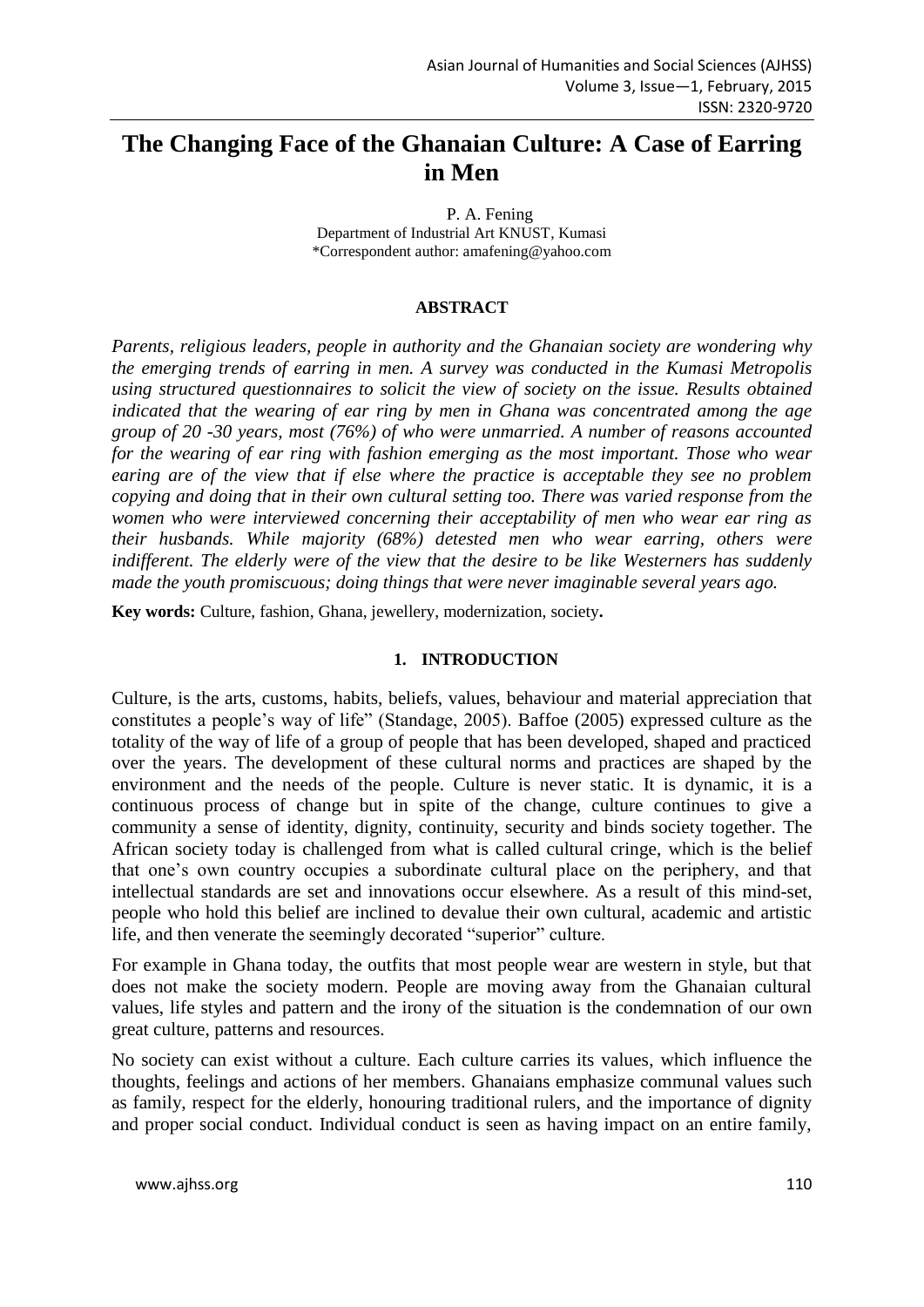social group and community; therefore, everyone is expected to be respectful, dignified and observant in public settings, and in most every aspect of life.

Ghanaians place great emphasis on politeness, hospitality, and formality. Upon meeting, acquaintances must shake hands and ask about each other's health and families. Visitors to a house must greet and shake hands with each family member. They are then seated and greeted in turn by all present. Hosts must normally provide their guests with something to eat and drink, even if the visit does not occur at a mealtime. If a person is returning from or undertaking a long journey, a libation to the ancestors is usually poured. If someone is eating, he or she must invite an unexpected visitor to join him or her. Normally, an invitation to eat cannot be refused (Berry, 1994).

Friends of the same age and gender hold hands while walking. Great respect is attached to age and social status. A younger person addresses a senior as father or mother and must show appropriate deference. It is rude to offer or take an object or wave with the left hand. It is also rude to stare or point at people in public (Berry, 1994).

The Ghanaian society has in recent times expressed worry over what they termed "the rapid decaying" of these traditions and cultural values especially on the part of the youth. This issue was the focus of discussion during the inauguration of the Central Regional Performers of Traditional Arts Union of Ghana (PETRAUGA), on April 2014. Other studies have also observed that the desire to be like Westerners by the youth in Africa has suddenly made them promiscuous; doing things that were never imaginable several years ago (Irele, 2010). There is need, therefore, for the flogging of the negative impact of Western civilisation and culture on Africa in all fora; so that society can begin to see the need to reappraise the principles of cultural revival. Cultural isolationism is not possible in the context of globalisation. Cultural ideas and values grow and flow across borders unimpeded, but that should not make us lose sight of our traditional cultural values. The main objective of this paper was therefore to solicit the view of society on the issue of wearing of earring by Ghanaian men.

#### **1.1 Globalization and African Culture**

Globalization is defined as a process of linking the regions and/or nations of the world which is facilitated by information flow (communication) inducing changes in the pre-existing socio-cultural, political, economic etc., structure and systems of nations and peoples Nsibambi (2001). Globalization may also be defined as the spread of worldwide practices, relations, consciousness, and organization of social life etc that transforms people around the world with some transformation being dramatic (Ritzer, 2008). This is a cultural transformation that also affects cultural identity of people that are being transformed.

Africa's contact with the rest of the world started through trade, including the trans-Atlantic slave trade. This was the period when western merchants bought from African slave traders Africa's most valuable resources (able-bodied men, women and children). The second was the era of colonialism, when Europeans at a conference in Berlin in 1884 divided up Africa among themselves and instituted direct control and rule over African countries. This division was done without regard to ethnic, cultural, linguistic and other considerations. The next stage of Africa interaction with the world particularly Europe was during the era of independence from colonial rule. Western norms and practices have therefore transported across the globe and gradually becoming the acceptable way of behaviour. In view of this, the rich and dynamic African culture has been diluted.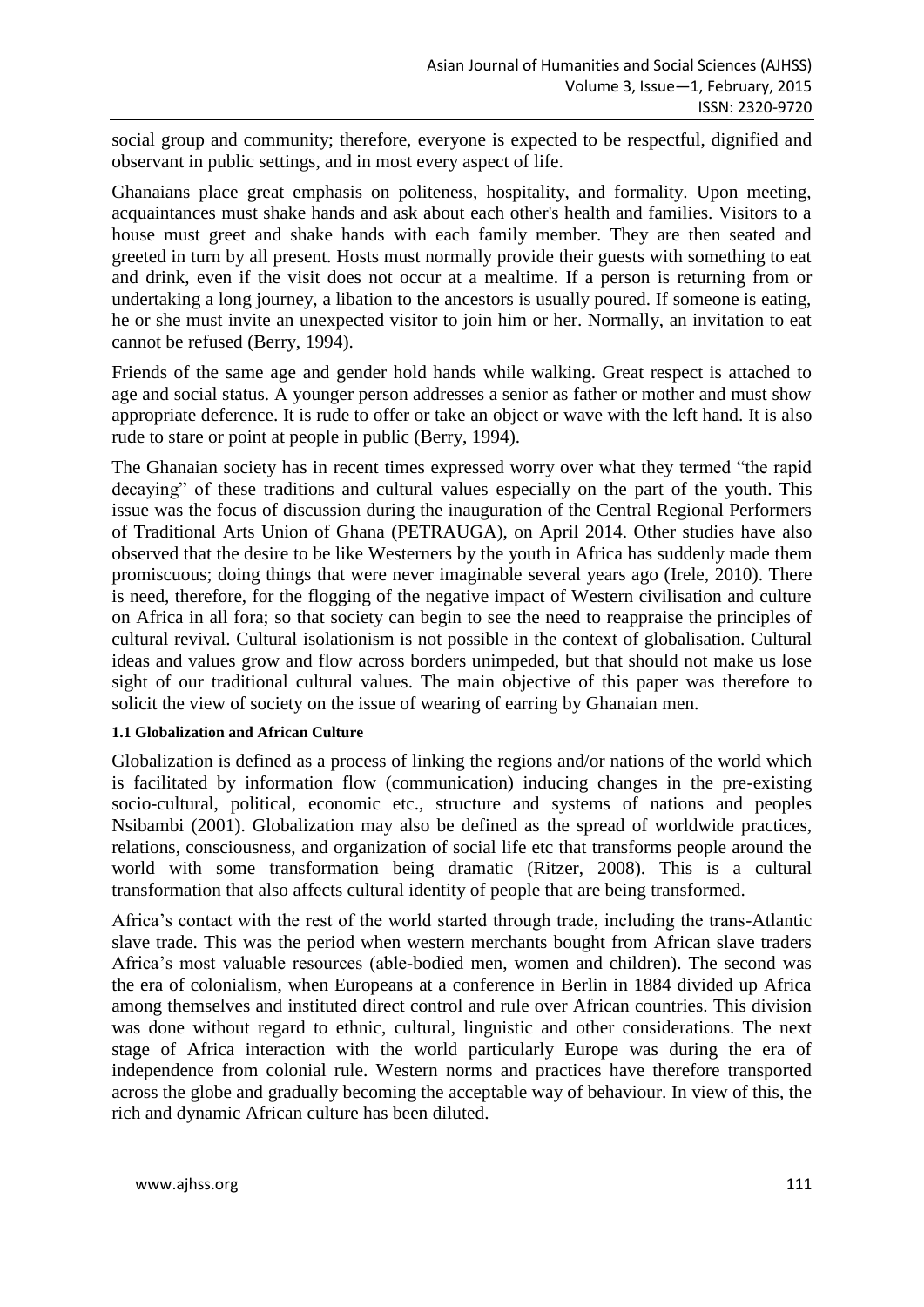Globalization has its own set of cultural attendants which exercise a profound influence on the life of peoples everywhere (Guillen, 2001). Actually, there are only a few scholars who accept that a global culture is in the making. A "culture ideology of consumerism" driven by symbols, images, and anaesthetic of the lifestyles and self-image-has spread throughout the world and is having some momentous effects including standardization of tastes and desires, (Guillen, 2001, Sklair. 1991).

## **1.2 History of Ear Jewellery**

Ear piercing is one of the oldest known forms of body modification, with artistic and written references from cultures around the world dating back to early history. Early evidence of earrings worn by men can be seen in archaeological evidence from Persepolis in ancient Persia. The carved images of soldiers of the Persian Empire, displayed on some of the surviving walls of the palace, show them wearing an earring. Howard Carter writes in his description of Tutankhamen's tomb that the Pharaoh's earlobes were perforated, but no earrings were inside the wrappings, although the tomb contained some. The burial mask's ears were perforated as well, but the holes were covered with golden discs. That implies that at the time, earrings were only worn in Egypt by children, much like in Egypt of Howard's times (Demello, 2007).

Earrings became fashionable among courtiers and gentlemen in the 1590s during the English Renaissance. A document published in 1577 by clergyman William Harrison, indicated that some lusty courtiers and gentlemen of courage do wear either rings of gold, stones or pearls in their ears (Demello, 2007). Among sailors, a pierced earlobe was a symbol that the wearer had sailed around the world or had crossed the equator (Tarnya, 2006). In addition, it is commonly held that a gold earring was worn by sailors in payment for a proper burial in the event that they might drown at sea. Should their bodies have been washed up on shore, it was hoped that the earring would serve as payment for "a proper Christian burial". Regardless of this expression, the practice predates Christianity and can be traced back as far as ancient Greece where the gold paid the ferryman, Charon, to provide passage across the river Styx to Hades.

Earrings were emblematic of poets during the 1660s (Sherrow, 2001). The practice of wearing earrings was a tradition for Ainu men and women, but the Government of Meiji Japan forbade Ainu men to wear earrings in the late-19th century (Ito, Masami 2008). Earrings were also commonplace among nomadic Turkic tribes. In the late 1960s, ear piercing began to make inroads among men through the hippie and gay communities, although they had been popular among sailors for decades (or longer). Modern body modification has taken on a more literal sense of vanity. In the late 1960s and early 70s, hippies and homosexuals adopted the wearing of earrings and the taboo quickly turned into a fad, catching on in the celebrity community, with punk rocks bands and athletes beginning to pierce their ears as well. In the late 1970s, amateur piercings, sometimes with safety pins and/or multiple piercings, became popular in the punk rock community. By the 1980s, the trend for male popular music performers to have pierced ears helped establish a fashion trend for men. This was later adopted by many professional athletes. British men started piercing both ears in the 1980s; George Michael of Wham! was a prominent example. The heavily jewelled Mr. T was an early example of an American celebrity wearing earrings in both ears, although this trend did not become popular with mainstream American men until the 1990s.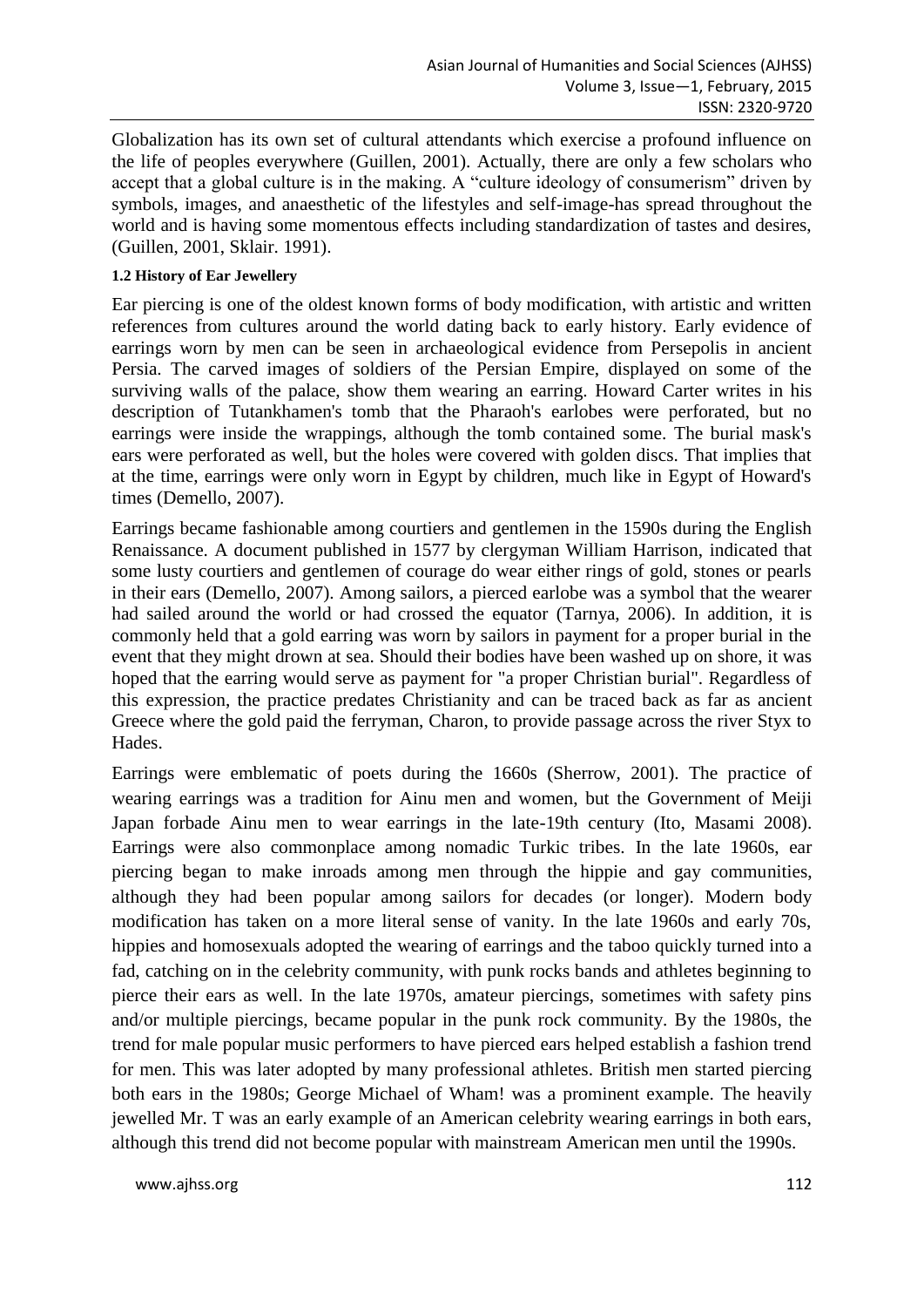### **1.3 Types of Earring**

The first types of earrings worn by men were typically made from carved wood, stone and ivory. Primitive Indian tribes often wore jewellery in their ears that resembled hooks or large bars with a sharp end. The earliest American earrings, worn by sailors, were often made of sterling silver and gold, and were shaped like hoops or studs. Today, there are a number of different types of earrings for men, ranging from classic studs and hoops to more elaborate forms of ear and facial modification. Gaged earrings, which create large holes, and the piercing of other parts of the ear, have grown in popularity in the last decade. Flesh tunnels and plugs are the most popular of the gaged earrings and require a large-gauge needle and subsequent stretching to create. Flesh tunnels allow you to see through the ear, while plugs are similar in width, but have solid jewellery plugging the hole. Modern and popular ear piercing techniques include, but are not limited to, the upper cartilage, tragus and the conch piercing.

## **1.4 Potential Spread of Earring in Men**

Physical appearance has historically been attributed as a value to women, whilst men have been valued for other aspects of their lives such as work and intelligence (Calado, 2011). Male body image disorders have been invisible and apparently non-existent until recently as they would have challenged sociocultural preconceptions regarding gender roles (Spitzer et al. 1999). However, since the beginning of the present century this scenario has changed with increasing pressure on men to conform to ideal body images as well. The stereotypes of mass media for males have been revised from heroes and male celebrities to muscular athletes and actors. Television and magazines now offer new categories that describe the ideal physical appearances men should aspire to and which are associated with certain lifestyles. All these categories have in common the imitation of messages linked to the association of celebrities, their physical appearance and success. The most famous representative is perhaps the footballer David Beckham. In fact, socialising agents and other actors realise that they have tapped into a new market, that these new models are accepted and imitated as ideal images (Farquhar and Wasylkiw, 2007; Leit et al., 2001; McCreary and Sasse, 2000; Spitzer et al. 1999. As in the case of women, men are now faced with ideal stereotypes based solely on their physical appearance but which promise success and wider social acceptance if obtained.

While male ear piercings have been around for centuries, they did not reach the mainstream until the late 80s and early 90s. In 1982, Lou Gossett Jr., wore a diamond earring when he stepped on stage to accept his Academy Award for the movie "An Officer and a Gentleman." Since then, there has been a strict following in the celebrity community, with stars like George Michael, Will Smith and David Beckham donning pierced ears. The popularity of ear piercing for men will only grow as the world begins to see it as an acceptable form of expression for both casual and formal affairs. With the advancements in the safety of body modification, coupled with the increased popularity and increased public tolerance, the male earring revolution has only just begun, expanding into a new arena of body modification that extends far beyond a small and delicate hole in the ear.

The exact period to which the trend, fashion or tradition of ear piercing in men began in Ghana is unknown. Unlike for example the Hindu practice in India where the practice of piercing is done on male when they attain the age of three or five, there is no such a practice in any known Ghanaian culture. What then could probably be responsible for this somewhat drastic change in culture? Could western lifestyle and the import of fashion be a trigger? Is it for fun or as a form of advertising ones professional character? These questions among others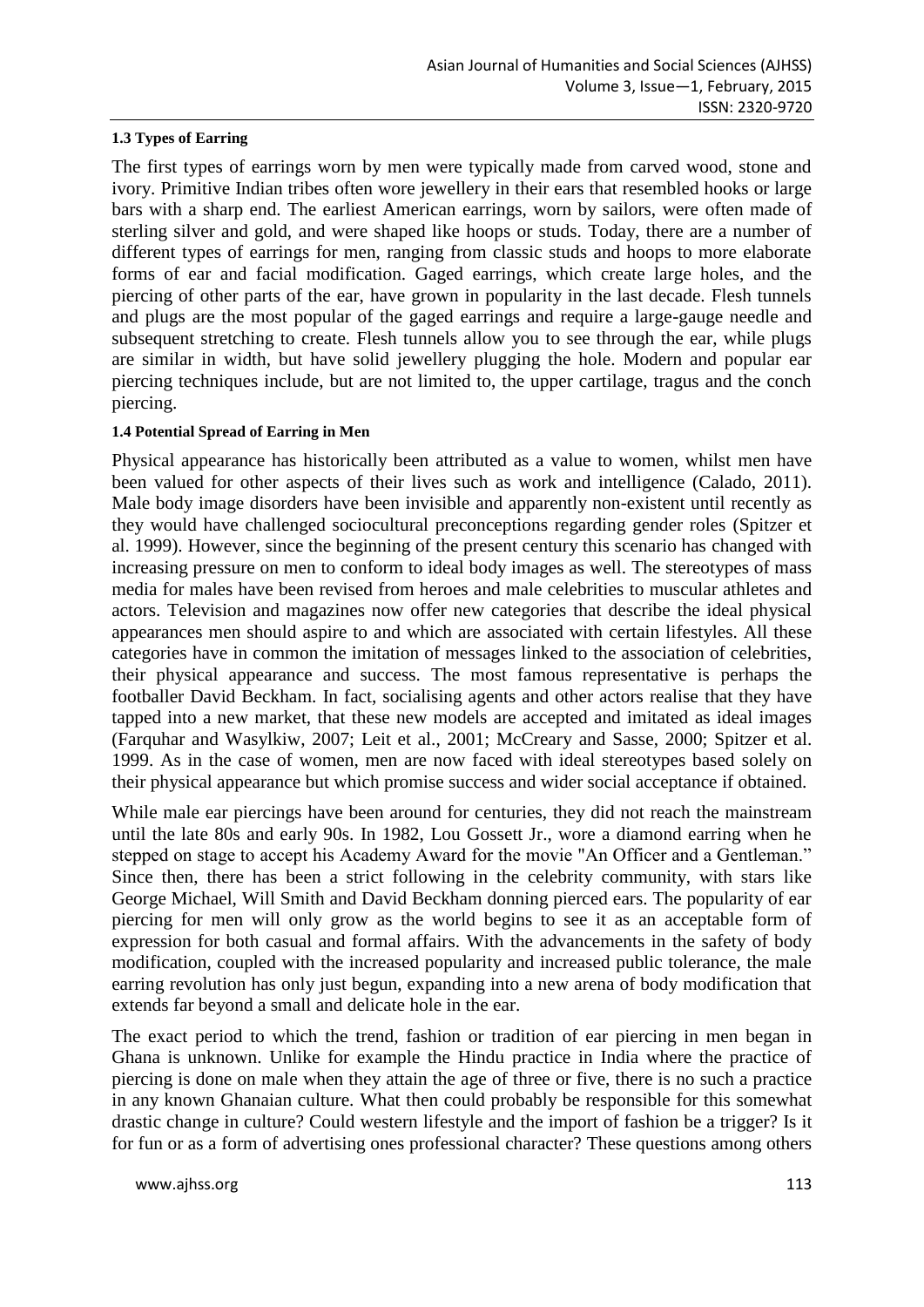necessitated this investigation into why some men in Ghana are wearing earring contrary to their culture.

## **2. METHODOLOGY**

## **2.1 The Study Area**

The study was conducted within the Kumasi metropolis. The Kumasi metropolis was founded in the 1680's by King Osei Tutu I to serve as the capital of the Asante State (Fynn, 1971). Given its strategic location and political dominance, Kumasi as a matter of course, developed into a major commercial centre with all major trade routes converging on it (Dickson, 1969). However, it came under the influence of the British rule in 1890 (Adu Boahen, 1965). With time the city began to expand and grow thereby making it second only to Accra the capital city of Ghana in terms of land area, population size, social life and economic activity.

Kumasi is approximately 480 km north of the Equator and 160 km north of the Gulf of Guinea. It is between latitude  $6.35^{\circ} - 6.40^{\circ}$  and longitude  $1.30^{\circ} - 1.35^{\circ}$ , an elevation which ranges between 250 – 300 metres above sea level with an area of about 254 square kilometres. The unique centrality of the city as a traversing point from all parts of the country makes it a special place for many to migrate to. The city is a rapidly growing one with an annual growth rate of 5.47 per cent (Regional Statistical Office, Kumasi). It encompasses about 90 suburbs, many of which were absorbed into it as a result of the process of growth and physical expansion. The 2000 Population Census kept the population at 1,170,270. Culture as the totality of the way of life evolved by a people through experience and a reflection in an attempt to fashion a harmonious co-existence with the environment has made the city of Kumasi the citadel of Ghana's rich cultural heritage. Although the Kumasi metropolis is Asante dominated, almost all the other ethnic groups in Ghana are represented.

#### **2.2 Data Collection**

This study is an empirical qualitative one. The target population was the general public in the Kumasi metropolis. However a simple random sampling technique was adopted to select 200 males and 100 females. Fifty per cent (50%) of the male population were those who wear earrings. In addition some religious opinion leaders and traditional rulers were also interviewed. The main instrument adopted for the collection of data was a structured Questionnaire. The questionnaire was pilot tested on 50 respondents and it yielded a Cronbach Alpha coefficient of 0.83. This coefficient signified high internal consistency and reliability (Pallant, 2001). The data collection exercise was done between July and August 2014. Ten (10) enumerators were appointed, trained for the exercise and provided with the questionnaires. The questionnaires were orally administered to respondents using the local language where necessary to ensure more accurate information gathering. The survey sought information on age, educational background, profession, marital status, residence status, factors that influence wearing of earring by men, societal acceptance, cultural values and implications of wearing of earring by men and the perception by women. Data analyses were both qualitative and quantitative. Percentages and ratios were calculated, and tables and figures constructed and drawn respectively.

## **3. RESULTS AND DISCUSSION**

#### **3.1 Men Who Wear Earrings**

#### **3.1.1 Age**

The profile of respondents who wear earring as shown in Figure 1 indicates that majority (68%) came from the age group 20 -30 years. This represents the youthful age group who are

www.ajhss.org 114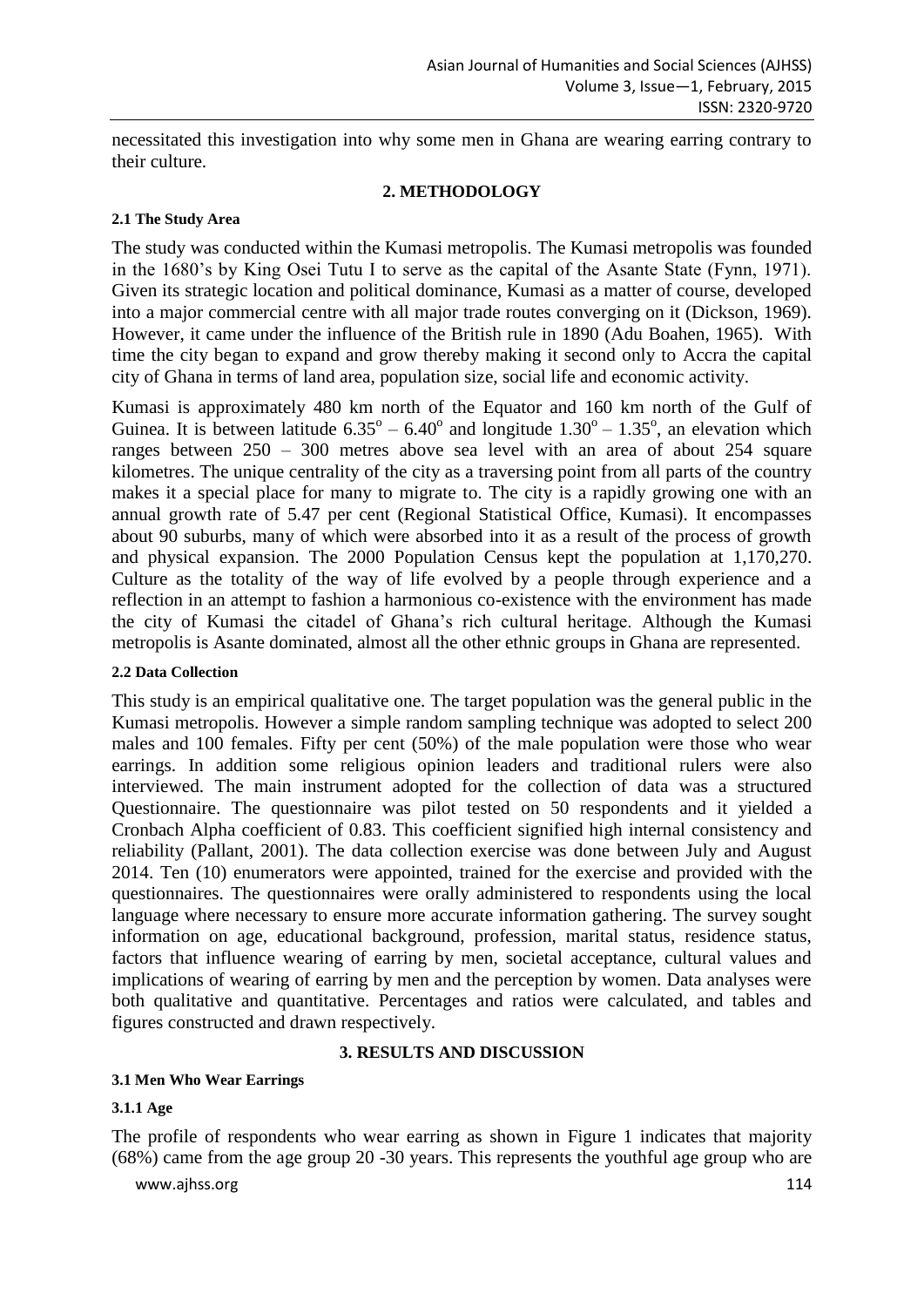active in every sphere of life, particularly fashion. There was a very small segment of the middle age group (42 -52 years) representing 12 % of the sampled population who wear earrings. The fact that none of the respondents sampled was above the age of 55 implies that wearing of earring among men in Ghana is an activity that is prevalent among the youth. This observation is in variance to what is normally observed in other cultures such as the Hindu practices where children and the elderly are found wearing earrings. Halliwell and Dittmar (2003) in their study of a male sample reported significant differences regarding ages. Younger males, who were more effected by sociocultural body image pressures, exhibited behaviours aimed at changing parts of their bodies they were dissatisfied with.



Fig. 1. Age of Men who wear earrings

## **3.1.2 Educational Background**

Education has always been looked upon as a means for improving the socio-economic and cultural values of individuals in a society. The most striking revelation of this study was that all the respondents had some form of formal education. This is not surprising because the 2010 population census classified about 67% of the total population of Ghanaians as being literate (GSS, 2010). Interestingly 10% of the sampled population were students at tertiary institutions. This implies that the wearing of ear ring had no bearing on someone's educational background. The greater percentage of the respondents (72%) was people who had attained secondary education.



Fig. 2. Educational background of Men who wear earrings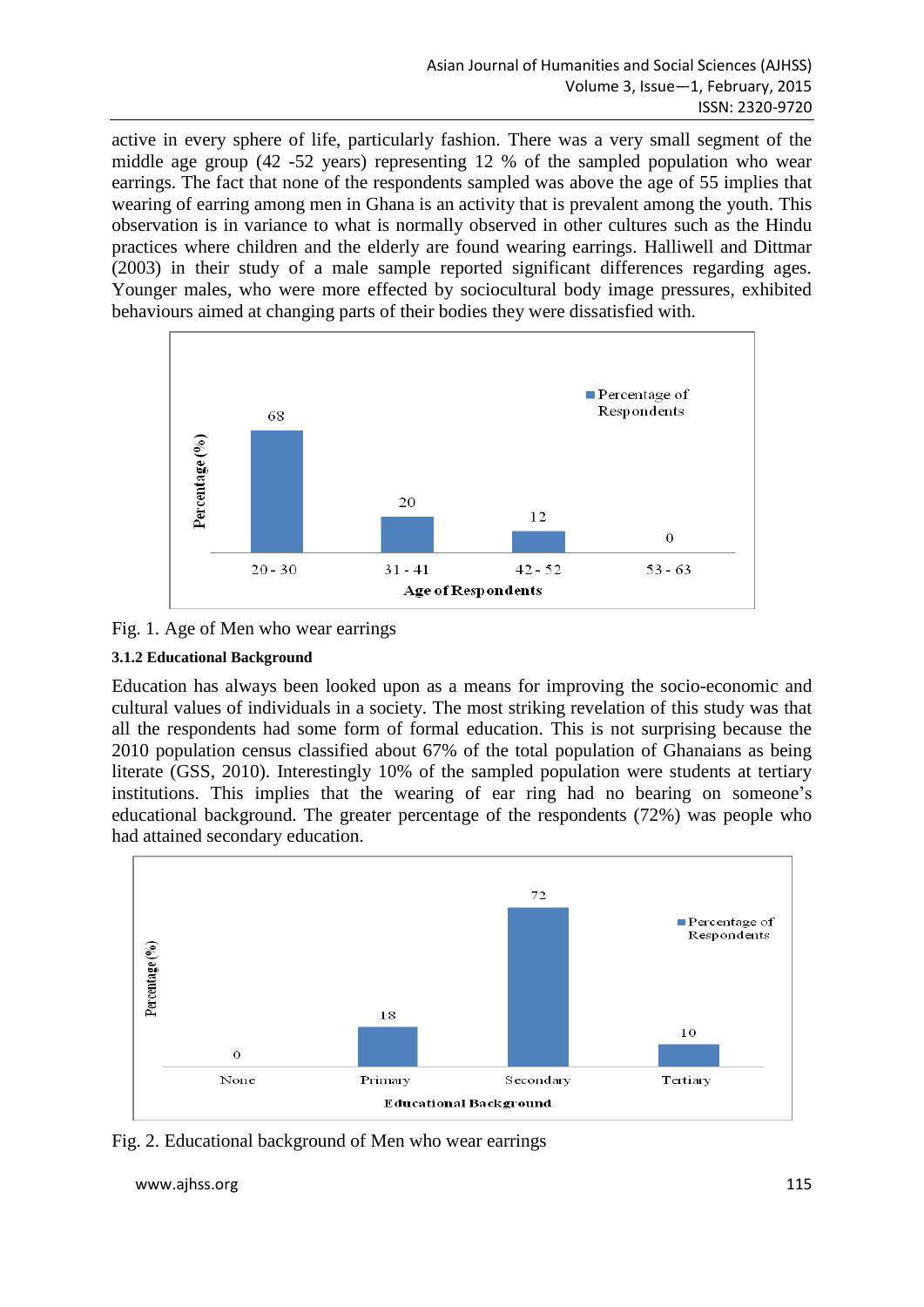## **3.1.3 Profession**

The survey revealed that the respondents had varied occupation. Some were students (10%), others were self-employed (48%), sportsmen (12%), artistes (26%), pressmen (2%). The results showed that none of the respondents worked in the formal sector. This may probably be due to the work ethics of the formal sector.

## **3.1.4 Marital Status**

It is unclear whether there is any relationship between marriage and wearing of earring in men. This is because it was observed that the majority (72%) of the respondents were unmarried. This is however unexpected and can be explained by the fact that most males in Ghana usually marry at or after the age of 30 years. The conception of the elderly interviewed is that men who wear earrings are suspected to be homosexuals. Though there might be no aorta of truth in this assertion, the elderly believe that could also influence the marriage pattern observed.

## **3.1.5 Ethnicity**

No specific trend was observed in the wearing of earring by men in relation to ethnicity. Since the study was conducted in an Akan dominated population one would have expected that to manifest in the results obtained but that was to the contrary. The practice therefore cut across all cultures and traditions.

## **3.2 Reasons for Wearing Earring**

Clothes and appearance are the most powerful nonverbal communicators not only of our socioeconomic status, but also of our moral values. We are what we wear. This means that the outward appearance is an important index of a person's character.

Body image research has argued that body gender stereotypes change from one culture to another and over time. Thus, ideal beauty would be different for every culture as every culture establishes standards that are adopted by varying expressions according to the historic period of the society (Frith et al., 2006). These beauty standards generate anomalous concerns and behaviours linked to body image and directed at obtaining these ideals. However, because of globalising dynamics and global access to Western socialising agents' messages, there appears to be an increasing trend in ideal body image homogenisation regarding gender.

The results obtained for reasons accounting for the wearing of earrings by the respondents indicated that a sizeable number (52%) of the sampled population wear earrings as a fashion trend (Figure 3).



Fig. 3. Reasons for wearing earrings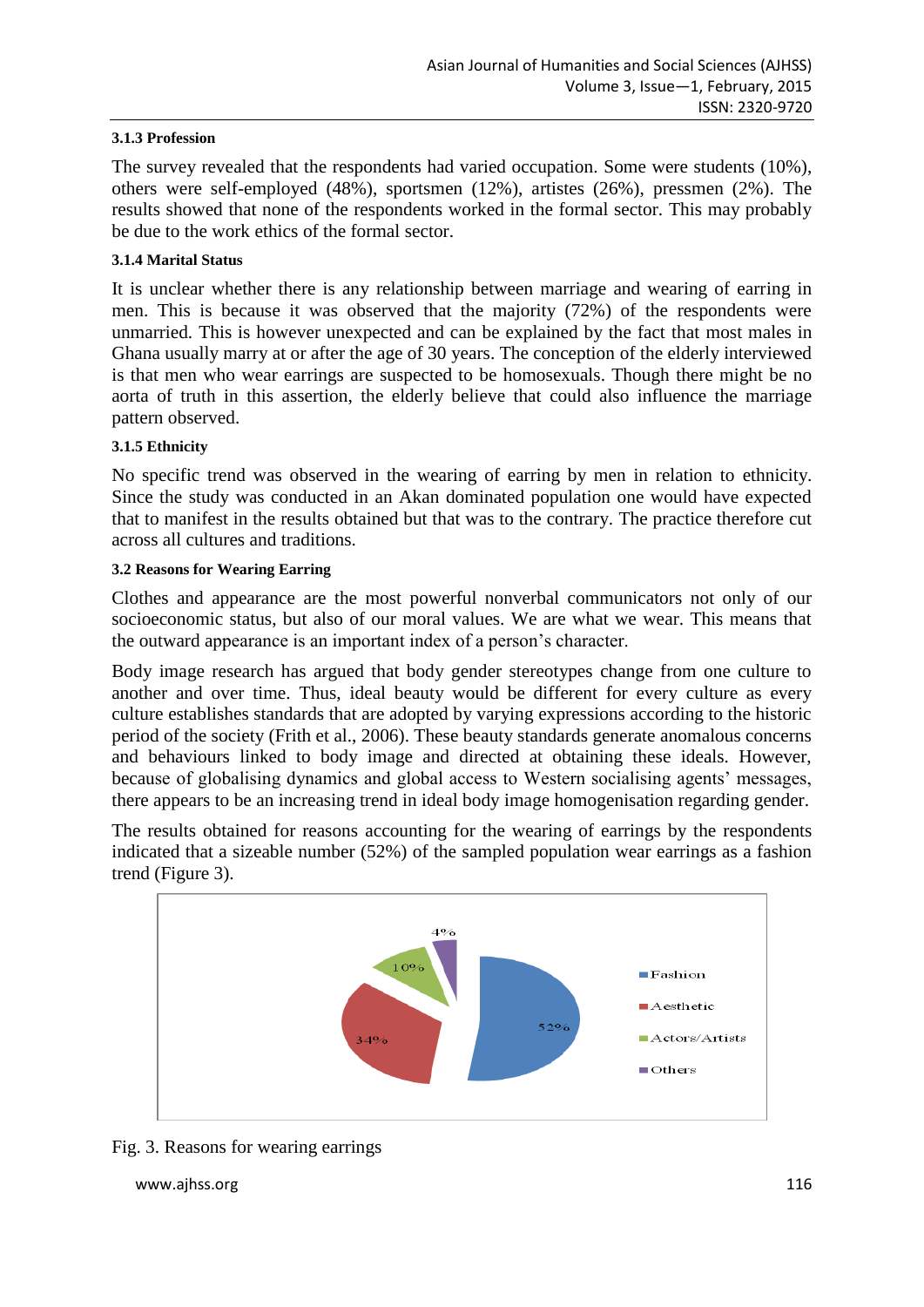Studies have shown that reading fashion magazines, exposure to television music videos and access to specific content through internet or social network websites, such as Facebook or Twitter (Cusumano and Thompson, 1997; Hatoum and Belle, 2004; Hogan and Strasburger, 2008), were associated with fashion amongst adolescents due to reiterative exposure to idealised beauty images and, in turn, triggered the desire for particular body adornment including the wearing of earring among men. Images that are represented by the media tend to transmit and reinforce dominant cultural ideologies as well as reject representations that question these stereotypes. Calado (2011) shows that these stereotyped body messages generate discrimination dynamics regarding gender roles and convey false ideas of reaching this ideal through processes of body transformation and of social success associated with specific body images, as well as possibly trigger unhealthy behaviours. The association between a certain type of personality traits and success is also reinforced by the mass media through the portrayal and glorification of celebrities.

However, the majority of society is exposed to reinforcing messages by the mass media that may cause body image dissatisfaction and does not develop unhealthy attitudes and/or behaviours. The question, therefore, would be to ask what psychological processes are triggered in a person by which he or she becomes more vulnerable to the group of beliefs, values and attitudes received by socialising agents.

Plain aesthetic value was cited as the second most important reasons for the wearing of earring by the respondents (32%). For the actors and artistes earring is worn so that they could fit into their respective professional roles and that accounted for 10%.

The number of years by which respondents have been wearing earring varied between 2 and 12 years with the majority having worn it for over 5 years. It can thus be deduced that the ascendancy of the culture began in the late 1990s or early 2000. During the survey it was interesting to examine the link between the residence statuses of the respondents. Analysis of the results showed that 24% of the sampled population have been to abroad (Holland ,Italy, London, USA), where all styles and fashion are permissible (Haralabos and Holborn, 2008).

Also staying abroad usually changes the work culture and life style of people and that probably could be responsible for this observation.

Asked whether those who wear earrings have had any negative comments from society, majority were quick to say yes. Some of these negative comments include verbal insults, disgusted looks, muttered comments, and job discrimination.

## **3.3 Perception of Women and Men Who Do Not Wear Earring**

Table 1 provides the age composition of women and men who were interviewed.

| Age       | Men | Women | Total | Men   | Women |
|-----------|-----|-------|-------|-------|-------|
|           |     |       |       | $\%$  |       |
| $20 - 30$ | 18  | 28    | 46    | 39.13 | 60.87 |
| $31 - 41$ | 54  | 48    | 102   | 52.94 | 47.06 |
| $51 - 61$ | 23  | 18    | 41    | 56.1  | 43.9  |
| $71 - 81$ | 5   | 6     | 11    | 45.45 | 54.55 |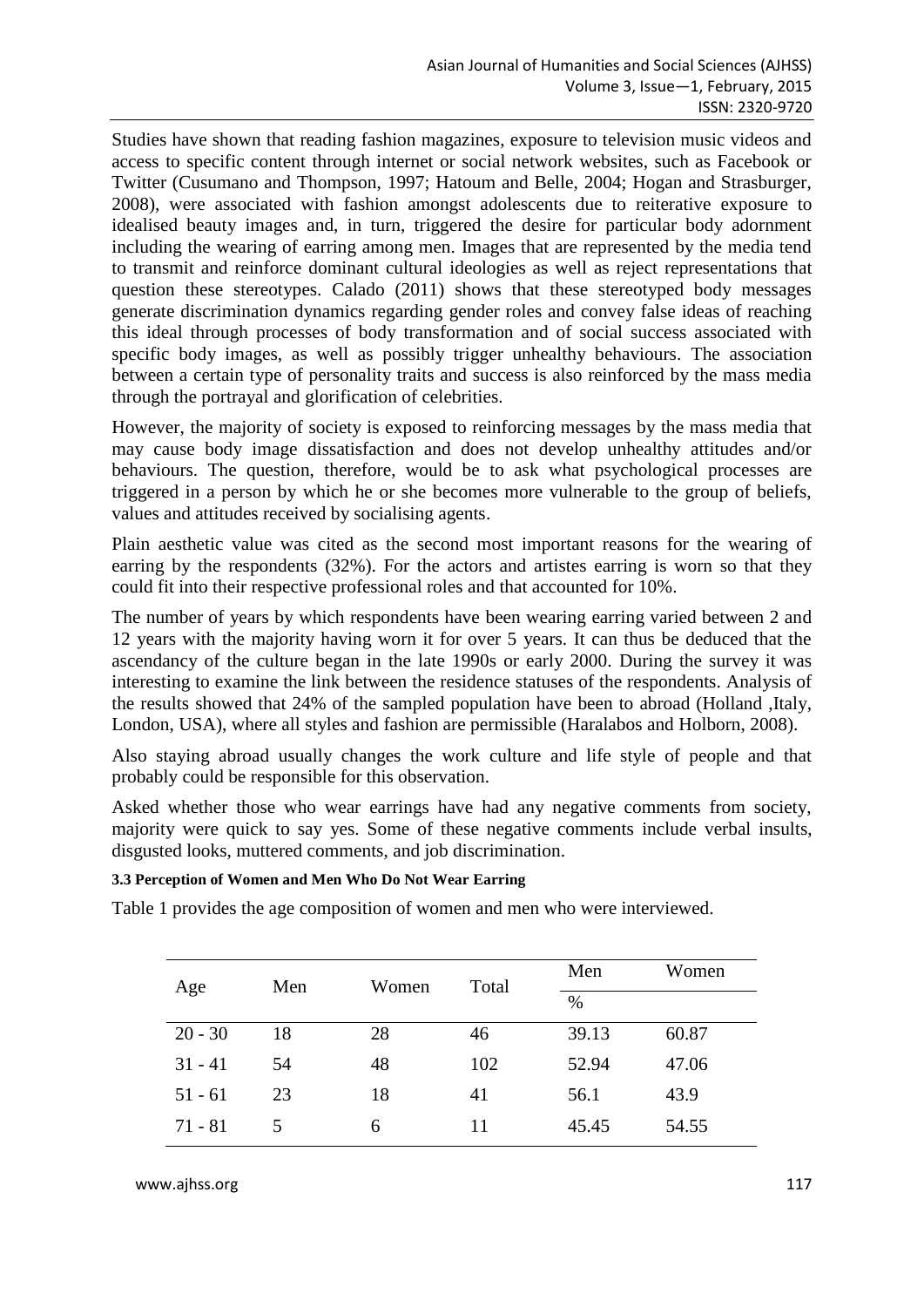The table showed that the largest number were in the 31-41 years age group. This represents the active and working age group of the population most of who are married (Ware, 1983). This age group also represent those who have the tendency to be influenced by global culture change and way of life. The age group between 71 -81 was the smallest segment of the population sampled. This is because the group represents those who are no more in active service and usually at home. Similar to the results obtained on the educational level for those who wear earrings, it was observed that the minimum educational level of these two categories of the strata of the study was secondary education. The sampled population were both public and private sector employers with the majority (58%) being private sector workers. When asked whether any of their male family members/friends/colleagues wear earrings, 96% responded no. Both the women and men interviewed indicated that the male age group between  $15 - 30$  are those who usually put on earrings which, favourably agrees with the results obtained in the survey of men who put on earrings. The majority of the women interviewed indicated that the putting on of earring by men did not in any way attract them. Rather they considered such men as rascals, gays or irresponsible. To them the wearing of earring is not masculine. They agreed that cultures do change, however changes such as wearing of earring in men are not right emphasizing the fact that the wearing of earring is traditionally a feminine thing in Ghana. All the strata of population interviewed indicated that the wearing of earring in men is not a cultural practice in Ghana and did not also know of any tribe in Ghana that practices the wearing of earring in men.

## **4. CONCLUSION**

The central point of this paper was to examine whether it is appropriate culturally for Ghanaian males to wear an earring. Results obtained have indicated that the wearing of earring among Ghanaian males is a borrowed culture and that the trend of western culture has become very pervasive and prevalent, taken precedence over our values and culture with the latter regarded as inferior to the former.

#### **REFERENCES**

- Adu-Boahen, A. (1962). The caravan trade in the  $19<sup>th</sup>$  century. Journal of African History. iii (2) 349 359.
- Baffoe, M. (2005). These obsolete customs and & traditions must be scrapped!! [www.ghanaweb.com.](http://www.ghanaweb.com/)
- Berry, LaVerle (1994). Ghana, a Country Study. 3rd ed
- Calado, (2011). Liberarse de las apariencias: Género e imagen corporal. Madrid: Pirámide
- Cusumano, D. L., and Thompson, J. K. (1997). Body image and body shape ideals inmagazines: Exposure, awareness, and intenalization. Sex Roles, 37 (9-10), 701-721.
- Demello, M. (2007). "Encyclopedia of body adornment". ISBN 978-0-313-33695-9.
- Erica, Weir (2001). "Canadian Medical Association Journal Navel gazing: a clinical glimpse at body piercing". Cmaj.ca. Retrieved 2012-06-10.
- Farquhar, J. C. and Wasylkiw, L. (2007). Media images of men: Trends and consequences of body conceptualization. Psychology of Men and Masculinity, 8, 145-160.
- Frith, K., Shaw, P. and Cheng, H. (2006). The construction of beauty: a cross-cultural analysis of women's magazine advertising. Journal of Communication, 55, 56-70.
- Fynn, J. K. (1971). Asante and its neighbours, 1700-1807. Longman, Northwestern University Press, Harlow Evanston, Ill.
- Guillen, M.F. (2001)."Is Globalization Civilizing, Destructive or Feeble? A Critique of Five Key Debates in the Social Science Literature", Annual Review of Sociology 27.